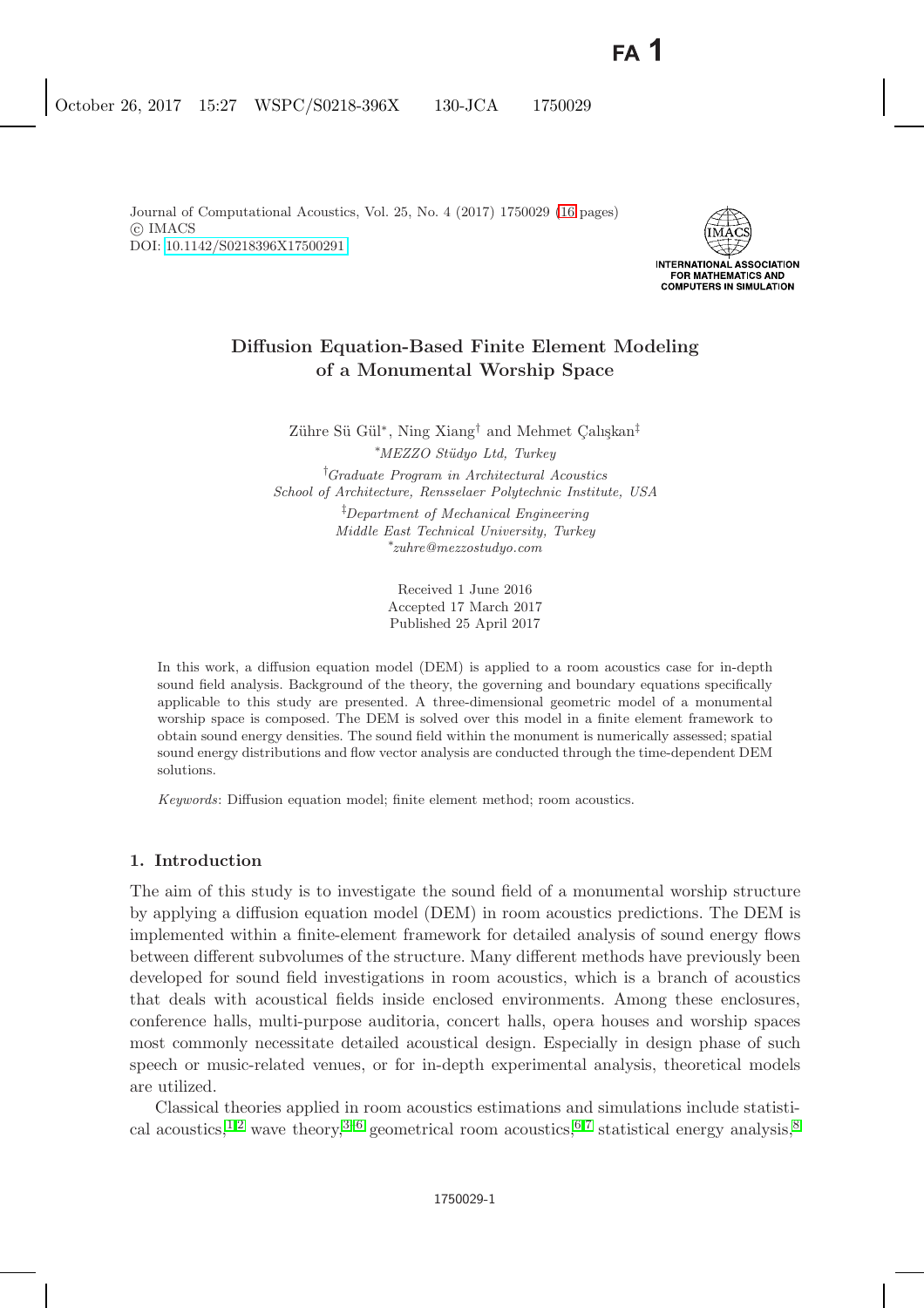acoustic radiosity, $9-11$  $9-11$  and most recently, diffusion equation model application.<sup>[12](#page-14-9)[–16](#page-14-10)</sup> Different models have different limitations, Savioja and Svensson have published the most recent overview on this research field,<sup>[6](#page-14-4)</sup> yet excluding the diffusion theory<sup>[12–](#page-14-9)[16](#page-14-10)</sup> and the transport theory for room acoustic simulations.<sup>[17–](#page-14-11)[20](#page-15-0)</sup>

The main difference between classical statistical acoustics and the diffusion equation model is that the DEM allows for modeling the spatial variation of the reverberant sound field, while the statistical model estimates yield only one single value for each room under the diffusion sound field assumption. Therefore, the DEM represents a higher order of the statistical acoustics in room acoustics.[16](#page-14-10) The diffusion model, which takes the sound source location, room geometry and different surface properties into account, is able to predict spatial variations/distributions of sound energy, while the statistical acoustics theory does not. On the other hand, the DEM assumes sound particles travel along straight lines at the speed of sound. A recent work using the energy radiative transport equation<sup>[17,](#page-14-11)[18](#page-15-1)</sup> describes the theoretical framework of a geometrical sound particle approach which can asymptotically be reduced to the diffusion equation model, $19,20$  $19,20$  so the DEM is also governed by geometrical acoustics theory. The major advantage of the DEM over conventional geometrical acoustics approaches is its computational efficiency in numerical implementations. One reason for that is ray-tracing-based algorithms spend entire computational effort to provide a solution only for one single source-receiver configuration, for multiple positions, while the DEM inherently provide all the solutions on every finite-element grid points within one complete computation run. The DEM can be solved using different mediums. In this paper, finite element method is utilized. Another approach is applying finite difference method. $21,22$  $21,22$ 

Local reverberant sound energy densities in rooms with diffuse reflecting boundaries can be described as diffusion processes in analogy to heat transport in solids originated by Fourier,<sup>[23](#page-15-5)</sup> or light energy propagating through scattering media,<sup>[24](#page-15-6)</sup> both of which are based on the mathematical theory of diffusion. This model has also been found suitable to predict reverberant sound energy in arbitrarily shaped enclosures with nonhomogeneous distribution of boundary absorption.[25](#page-15-7)

The numerical implementation of the DEM in room acoustics predictions is thoroughly studied by Valeau *et al.*[13](#page-14-12) Their results point out the possibility of this new model to be a solution of various room shapes. Billon *et al.*[14](#page-14-13) applied the diffusion model for the coupled volume configuration, their results are compared with experimental data, with statistical theory and a ray-based model. Mean sound pressure level of the reverberant field is obtained from the diffusion model. The obtained solution allows the estimation of the sound decay and consequently the decay times at any location in the rooms. Jing and  $Xiang^{26}$  $Xiang^{26}$  $Xiang^{26}$  have taken a step forward to extend the DEM for high absorption cases so that some surfaces of the room under test could be sound absorptive. Authors used an Eyring absorption term for the boundary condition, whereas previous models are only for rooms with low absorptive interior surfaces. Billon *et al.*[27](#page-15-9) have also independently applied the Eyring absorption model for solving the DEM in nonuniformly absorbing rooms. They have supported the argument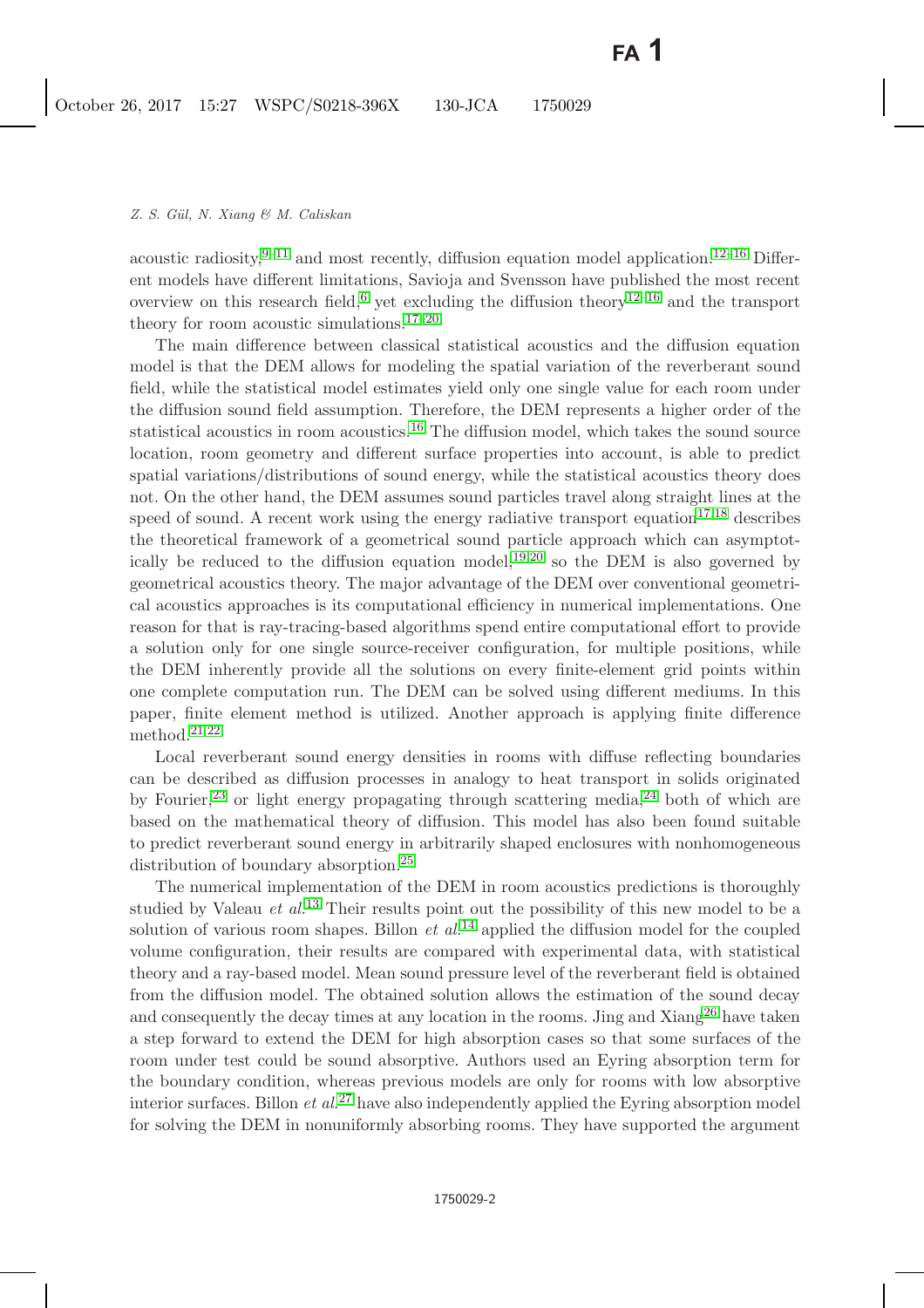using Eyring model by experiments on real cases, specifically a reverberation chamber with sound absorptive patches of glass wool.

Jing and Xiang<sup>[28](#page-15-10)</sup> applied the DEM to coupled-volume systems to visualize sound flow directions (vectors). A finite element solver is used for numerical implementation. A singularity problem with the Eyring coefficient in the DEM boundary term, in rooms with local surfaces having an absorption coefficient of unity, is eliminated by the modified boundary condition developed by Jing and Xiang.[15](#page-14-14) Simulations and scale model tests were conducted for comparisons and reliability analysis of the new boundary term. Xiang *et al.*[29](#page-15-11) carried out another study on the DEM revealing sound energy distributions and energy feedback across the coupling aperture in the coupled volume systems. These authors<sup>[15](#page-14-14)[,29](#page-15-11)</sup> proposed a new absorption term in boundary conditions associated with the DEM which can handle high absorption for some small portions of interior surfaces. Their experimental scale model results reveal sound energy feedback in coupled-volume systems in terms of modeling sound energy flow vectors.

A shortcoming of the DEM is that the model is only valid in later time segments of an impulse response (late reverberation). According to Xiang *et al.*[22](#page-15-4) and Escolano *et al.*[30](#page-15-12) studies, direct sound and early reflections in initial time steps do not create diffuse field conditions, therefore, the DEM does not yield prediction results for this early part. The very first time intervals should be taken out of the impulse response data so as to ensure reliable DEM analysis. Their study reveals that the DEM is valid after two or more mean free times, the time associated with the mean free path length. Xiang *et al.*[22](#page-15-4) recently carried out a systematic study using the DEM in sound fields of coupled volume systems. It reveals that the DEM is only valid to predict reverberation in the later time instance (after the diffuse sound field is established, or at least two or three mean free times (MFTs)); even when the overall surface absorption is as high as 0.48, yet the accurate modeling of the reverberation process becomes valid at even later time instants, 6–8 MFTs later.

In this study, a real-size monumental worship space, for the first time, is investigated using the diffusion equation model for in-depth sound field analysis. This paper is structured as follows, Sec. [2](#page-2-0) describes the fundamental theory of the diffusion equation model that heavily relies on recent work by Valeau<sup>[13](#page-14-12)</sup> and Jing and Xiang.<sup>[15](#page-14-14)</sup> In this section, interior and boundary equations and technical details of a finite-element solution using the COMSOL $\mathfrak{B}$ solver are provided. Section [3](#page-5-0) discusses modeling results of the historically significant worship space by spatial sound energy distribution and flow vector analysis. Section [4](#page-7-0) concludes the paper by emphasizing the major outcomes of this study.

### <span id="page-2-0"></span>**2. Theory of the Diffusion Equation Model**

This section presents the governing and boundary equations within scope of the DEM that fits most properly to enclosures with proportionate dimensions. The room acoustics DEM is based on the sound particle concept under the assumption<sup>[12](#page-14-9)[,20,](#page-15-0)[25,](#page-15-7)[31](#page-15-13)</sup> that particles travel along straight lines at the speed of sound in the interior space and multiple diffuse reflections occur on the room boundaries which can be conceived as scattering objects. These diffuse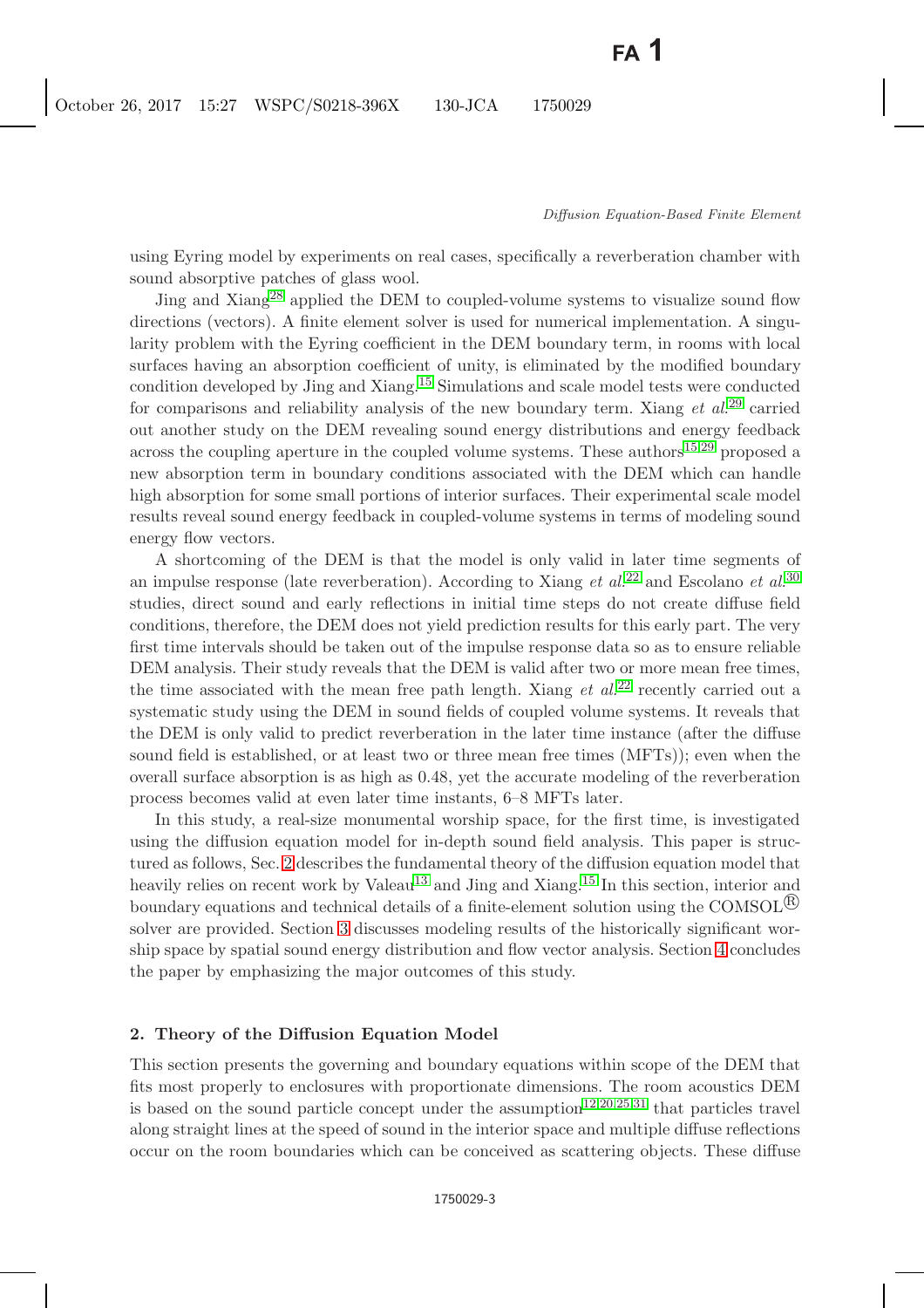reflections of the sound particles will establish a reverberation process building up a so-called diffuse sound field in the enclosure under test, such that the evolution of this diffuse sound field can be described as a diffusion process.

#### **2.1***. Interior diffusion equation*

When interior surfaces of an enclosure are diffusely reflecting, the sound energy flow vector **J** caused by the gradient of the sound energy density w at position  $(r)$ , and time  $(t)$  can be expressed by Fick's law<sup>[12,](#page-14-9)[31](#page-15-13)</sup>

<span id="page-3-0"></span>
$$
\mathbf{J}(\mathbf{r},t) = -D \text{ grad } w(\mathbf{r},t)
$$
 (1)

where  $D$  is the diffusion coefficient, which takes into account the room morphology via its mean free path  $(\lambda)^{13}$  $(\lambda)^{13}$  $(\lambda)^{13}$  given by

$$
D = \frac{\lambda c}{3} = \frac{4Vc}{3S},\tag{2}
$$

where  $V$  is the volume of the room and  $S$  is the total surface area of the room. Under assumption that the sound energy density  $w$  in a region (domain V) excluding sound sources changes per unit time<sup>[15](#page-14-14)</sup> as

$$
\frac{\partial w(\mathbf{r},t)}{\partial t} = -\text{div}\mathbf{J}(\mathbf{r},t) = D\nabla^2 w(\mathbf{r},t), \quad \in V,
$$
\n(3)

<span id="page-3-1"></span>where Eq. [\(1\)](#page-3-0) is used to arrive at the right-hand side of Eq. [\(3\)](#page-3-1).  $\nabla^2$  is Laplace operator. In the presence of an omni-directional sound source within a room region or domain  $(V)$ with time-dependent energy density, Eq. [\(3\)](#page-3-1) has to take the omni-directional sound source,  $q(\mathbf{r}, t)$ , into account<sup>[13](#page-14-12)</sup>

$$
\frac{\partial w(\mathbf{r},t)}{\partial t} = q(\mathbf{r},t) + D\nabla^2 w(\mathbf{r},t), \quad \in V. \tag{4}
$$

The sound energy density changing with time may partially be caused by the air dissipation, so as to include the air dissipation as energy losses

$$
\frac{\partial w(\mathbf{r},t)}{\partial t} = q(\mathbf{r},t) + D\nabla^2 w(\mathbf{r},t) - cm w(\mathbf{r},t), \quad \in V,
$$
\n(5)

where c is speed of sound and  $m$  is the coefficient of air absorption.

In Eq.  $(5)$ , the source term  $q(\mathbf{r}, t)$  is zero for any subdomain in which no source is present. In a time-dependent solution, a point source with an arbitrary acoustic power of  $P(t)$  can be modeled as an impulsive sound source as follows:

$$
q(\mathbf{r}_s, t) = E_0 \delta(\mathbf{r} - \mathbf{r}_s) \delta(t - t_0),
$$
\n(6)

where  $\delta$  is the Dirac-delta function,  $\mathbf{r}_s$  denotes the position of the source.  $E_0$  is the energy produced by the source at source location  $\mathbf{r}_s$  and at time  $t_0$ . For practical purposes, a source emitting a constant power P in a short time interval  $\Delta t$  can be considered. Thus,  $E_0$  can be approximated by  $E_0 \simeq P \Delta t$ .<sup>[13](#page-14-12)</sup>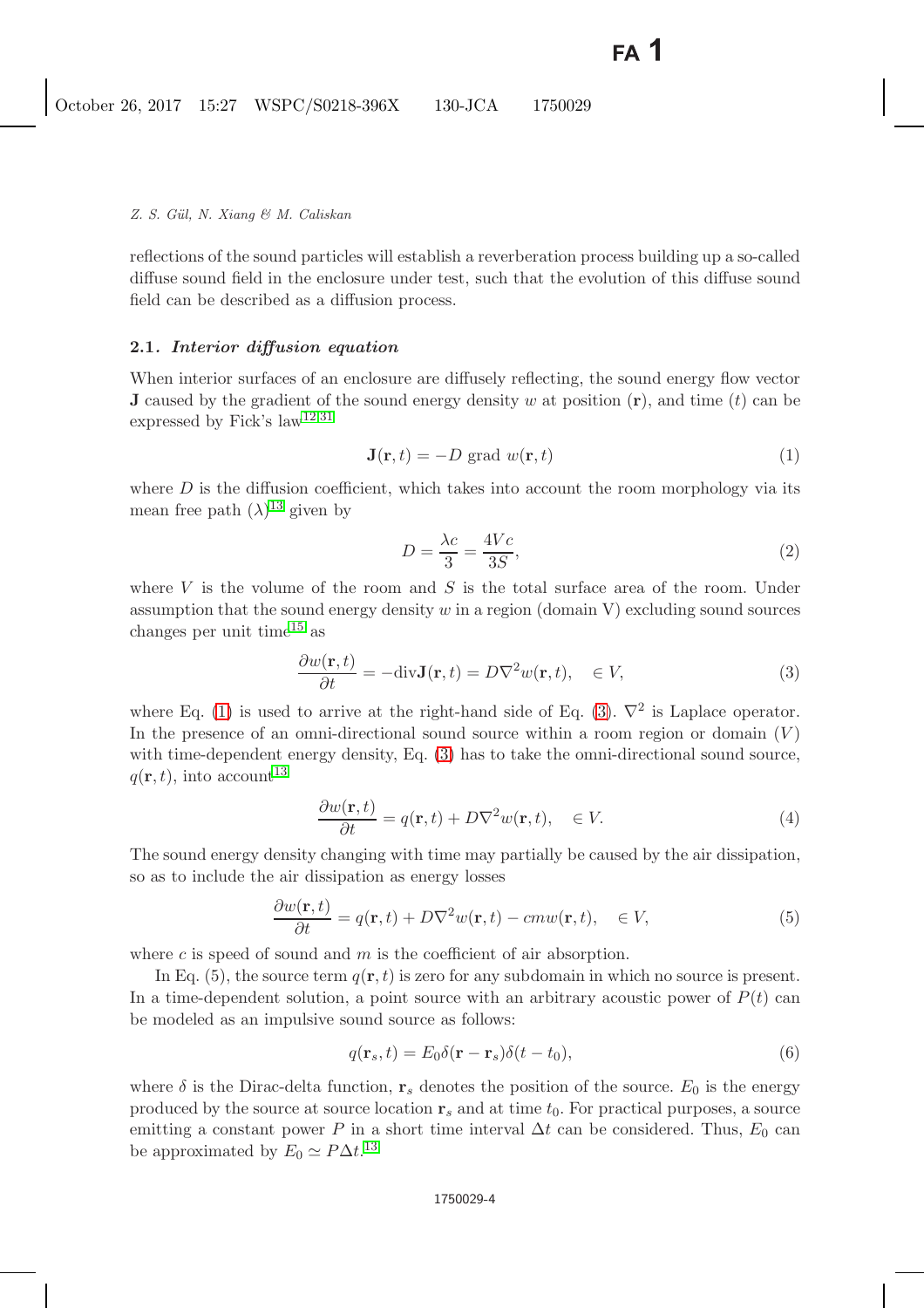#### **2.2***. Boundary conditions*

The diffusion equation is defined for 'inside the domain  $(V)$ ' in the previous section. The effects of enclosing room surfaces can analytically be expressed by boundary equations defined for 'on the boundary surfaces  $(S)$ '. If the sound energy in an enclosure/domain  $(V)$ cannot escape from bounded surfaces  $(S)$ , then the boundary condition equation<sup>13</sup> becomes

$$
\mathbf{J}(\mathbf{r},t)\cdot\mathbf{n} = -D\nabla w(\mathbf{r},t)\cdot\mathbf{n} = 0, \text{ on } V,
$$
\n(7)

where **n** is the surface outgoing normal, D is again the 'diffusion coefficient' and  $w(\mathbf{r}, t)$  is the acoustic energy density at a position  $(\mathbf{r})$  and time  $(t)$ . The position  $(\mathbf{r})$  is specifically on the interior surfaces. Equation  $(7)$  is a so-called homogeneous Neumann boundary condition.<sup>[13](#page-14-12)</sup> The boundary condition established to include energy exchanges on enclosing surfaces is

$$
\mathbf{J}(\mathbf{r},t)\cdot\mathbf{n} = -D\nabla w(\mathbf{r},t)\cdot\mathbf{n} = A_X c w(\mathbf{r},t), \text{ on } S,
$$
\n(8)

where A*<sup>X</sup>* is an exchange coefficient or the so-called *absorption factor* which is expressed as follows:

$$
A_X = A_S = \frac{\alpha}{4},\tag{9}
$$

where  $\alpha$  is the absorption coefficient of the specific surface/boundary. The subscript S of A*<sup>S</sup>* is used to denote Sabine absorption. The diffusion equation model with this boundary condition is accurate only for modeling rooms with low absorption. To improve the accuracy of mixed boundary conditions associated with high absorption for specific room surfaces, the Sabine absorption coefficient in the absorption factor is replaced by the Eyring absorption coefficient  $as^{26,27}$  $as^{26,27}$  $as^{26,27}$  $as^{26,27}$ 

$$
A_X = A_E = \frac{-\log(1 - \alpha)}{4}.
$$
\n(10)

The subscript E of  $A_E$  is used to denote Eyring absorption. There exists a singularity within the diffusion-Eyring model given in Eq. (10), when the absorption coefficient for a surface in the frequency of interest becomes 1.0. For resolving the singularity problem with the Eyring model, a modified boundary condition is introduced.[15](#page-14-14) This modified absorption factor term can be applied for mixed boundary conditions or more specifically for modeling the local effects of the sound fields that have comparatively higher absorption on specific surfaces, as given by  $15$ 

$$
A_X = A_M = \frac{\alpha}{2(2-\alpha)}.\tag{11}
$$

In the current case of the worship space, given the fact that the room has a carpet floor that is absorptive in specific octave bands, versus a low absorptive/reflective upper shell, its boundary conditions are best described by the modified mixed boundary model. Thus, combining Eqs. (8) and (11) gives the resulting system boundary equation

$$
-D\frac{\partial w(\mathbf{r},t)}{\partial n} = \frac{c\alpha}{2(2-\alpha)}w(\mathbf{r},t), \quad \text{on } S.
$$
 (12)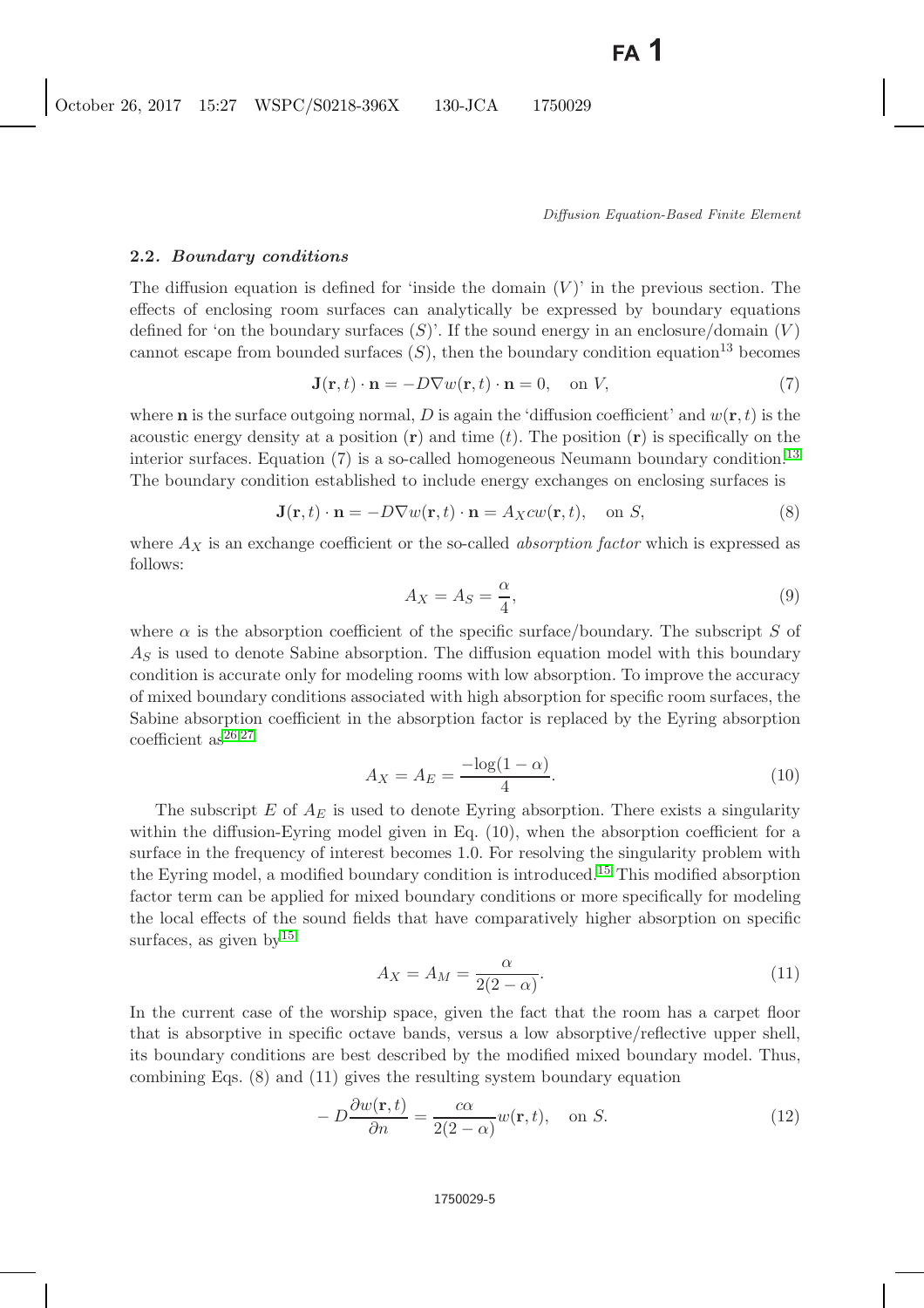Equations (5), (6) and (12) are applied to obtain the time-dependent solution. Resulting  $w(\mathbf{r}, t)$ 's after conversion of sound energy into sound level (SL) in decibels, where  $\lceil \log_{10} w \rceil$  is logarithm to the base 10, are used for spatial sound energy density distribution as indicated in Eq. (13).

$$
SL = 10 * \log_{10}(w(\mathbf{r}, t)).
$$
\n(13)

Fick's law expressed in Eq. [\(1\)](#page-3-0) is employed in the following to investigate sound energy flow vector analysis.<sup>[32](#page-15-14)</sup>

#### <span id="page-5-0"></span>**3. Numerical Implementation in a Worship Space**

In order to validly apply the above described diffusion equation in room acoustic scenarios,  $^{20}$  $^{20}$  $^{20}$ the scattering sound particle density must be high, and the reflection of energy must dominate over absorption in the space under investigation. This historically significant venue in the current study falls within this principal assumption, the interior of the venue features rich decorative (diffusion) elements, ornamentation, arches, columns, and the majority of the interior surfaces are also highly reflective. Only a small portion of the interior surfaces is covered by low-absorptive carpet with an absorption coefficient as low as 0.23, yet the overall room absorption coefficient amounts to 0.12, *for* 1 kHz.

The basis of the finite element method is the representation of a body or a structure by an assemblage of subdivisions called finite elements. The finite element method translates partial differential equation problems into a set of linear algebraic equations. The mesh settings determine the resolution of the finite element mesh used to discretize the model in one, two or three dimensions. The advantage of the DEM in room acoustics is that the meshing condition does not depend on the wavelength, rather the mean free path in defining mesh size. As long as the maximum mesh size is smaller than the mean free path of the room, the DEM can be applied with high computational efficiency for a range of frequencies. In application of the DEM analysis over the monumental worship space, a sufficiently detailed interior geometry of the space is imported in a commercial finite element solver software, namely,  $COMSOL^{\mathbb{Q}}$  Multi-physics.

The geometric model of the worship space is divided into 124 788 linear Lagrange-type mesh elements (Fig. [1\)](#page-6-0). The maximum size should be user defined in order not to exceed the mean free path (MFP), while the minimum size depends on the geometrical attributes of the space under consideration. For instance, the transitions between domes and adjacent arches in this model create smaller surfaces requiring smaller mesh sizes at those locations. A pure cubical form could be meshed with larger sized and fewer numbers of elements. As indicated in the previous literature,<sup>[12,](#page-14-9)[13](#page-14-12)[,25,](#page-15-7)[29](#page-15-11)</sup> the meshing condition in DEM is based only on the MFP  $(1/6)$  of the MF).<sup>[13](#page-14-12)</sup> Maximum mesh element sizes should be smaller than the MFP. In this study, the minimum mesh element size is 1.12 m and maximum is 6.20 m. So the range is in between  $1/3$  to  $1/16$  of MFP. For smaller surfaces as of pendentive connections to main dome, surfaces get smaller than the maximum mesh size and the meshing gets smaller. Using smaller meshes only increases the computational expense of simulation. As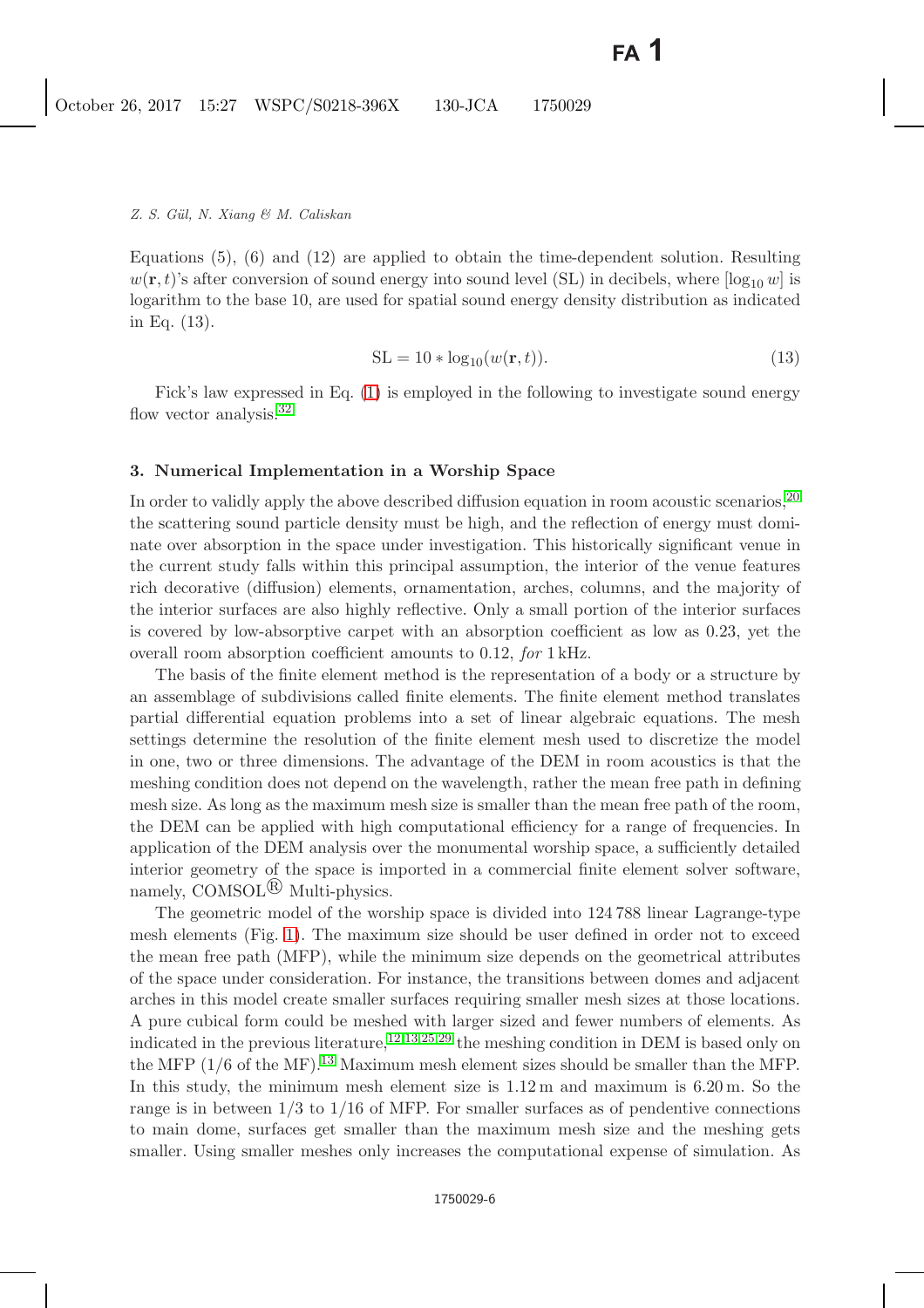

<span id="page-6-0"></span>Fig. 1. (a) Solid mesh model of the monument, the entire interior volume is meshed into 124 788 linear Lagrange-type mesh elements with sizes ranging between 1.12 m and 6.2 m. (b) Section view with source (S1) location.

long as the maximum mesh size criteria is satisfied than DEM is applicable for the sake of reducing the computational expenses.

The inner plan of the monument is a rectangle measuring  $63 \text{ m} \times 69 \text{ m}$ . The height of the dome from the ground to the keystone is 47.75 m, which gives an interior volume  $\approx 129000 \,\mathrm{m}^3$ . The interior surface area is  $28258 \,\mathrm{m}^2$ . According to Eq. (2), the MFP of the room is estimated to be 18.26 m and the MFT of the room is 0.053 sec (53 msec). It is known that DEM is valid when statistical and geometrical room acoustics are valid. The overall reverberation time at  $250 \text{ Hz}$  amounts to  $12 \text{ sec}$  (Fig. [2\)](#page-6-1), so the Schroeder frequency estimates to 19 Hz. Considering the large scale/size and interior dimensions of the monument, DEM solutions for frequency range above and including 250 Hz are found reliable and thus presented under Sec. [4.](#page-7-0) Xiang *et al.*[29](#page-15-11) also reported that the diffusion equation model can be considered as valid after at least two or three MFP times. In this case, two MFTs correspond to 0.1 sec and three MFTs correspond to 0.15 sec, so all the results of energy



<span id="page-6-1"></span>Fig. 2. Reverberation time (*T*30) comparison of field tests and simulations over 1/1 octave bands.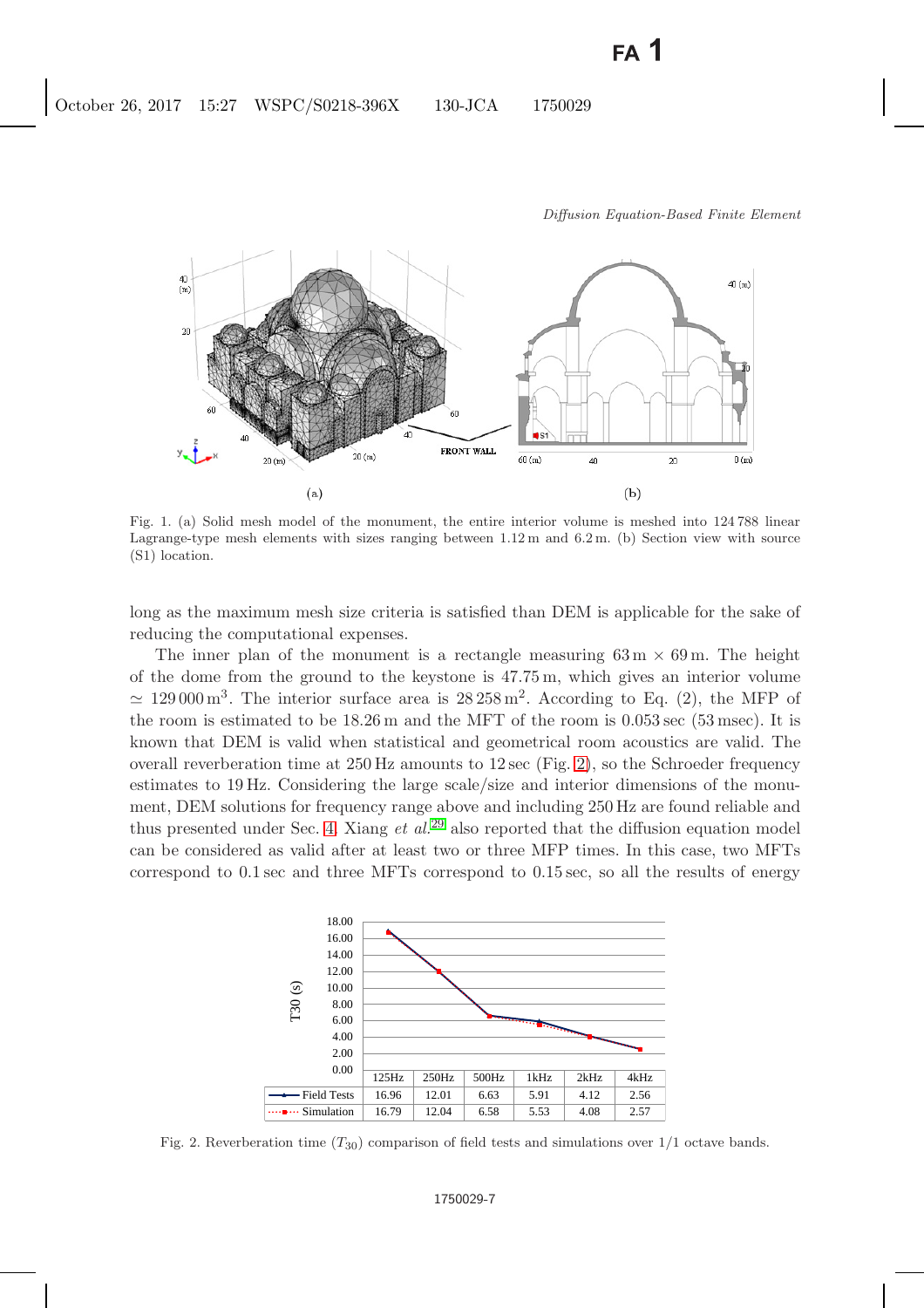<span id="page-7-1"></span>

| Material                   | $125\,\mathrm{Hz}$ | $250 \,\mathrm{Hz}$ | $500 \text{ Hz}$ | 1 kHz | $2\,\mathrm{kHz}$ | 4 kHz |
|----------------------------|--------------------|---------------------|------------------|-------|-------------------|-------|
| Lime-based plastered brick | 0.03               | 0.05                | 0.15             | 0.18  | 0.20              | 0.23  |
| Marble                     | 0.01               | 0.01                | 0.01             | 0.01  | 0.02              | 0.02  |
| Carpet                     | 0.08               | 0.15                | 0.17             | 0.23  | 0.41              | 0.59  |

Table 1. Interior finish materials' sound absorption coefficients over 1/1 octave bands.

density distributions or energy flux are considered as to be 0.2 sec after the direct sound arrival.

In DEM simulations, the absorption coefficients of locational surfaces can be assigned to have different absorption coefficients. The upper structure of the case building is finished with lime-based plaster painted brick and marble, while the floor is carpet. In the model, the relevant sound absorption coefficient data for each octave band is assigned to the absorption terms of the boundary equations, specific to local surface materials of interior boundary layers. The absorption coefficients assigned to the materials applied within the monument are given in Table [1.](#page-7-1)

It should be noted that prior to simulation studies field measurements were taken within the monument.<sup>[33](#page-15-15)</sup> Before implementation of DEM simulation, initially the model is finetuned with field test results taking into account the reverberation time  $(T_{30})$  (Fig. [2\)](#page-6-1). Sound source is located in front of front/mihrab wall at the central axis at a height of 1.5 m (Fig. [1\(](#page-6-0)b)). The time-dependent DEM solutions are obtained under the impulsive source excitation, providing the spatial sound energetic room impulse responses to derive the sound density and sound energy flow vector distributions. For such a huge volume, the time-dependent simulation takes approximately 3 h on a computer with  $Intel(R)$  Core $(TM)$ i5 CPU, M540@2.53 GHz processor.

### <span id="page-7-0"></span>**4. Sound Energy Distribution and Flow Vector Analysis**

Over the geometric model of the monumental worship space, a time-dependent DEM solution is obtained. Throughout the entire interior volume, spatial sound energy distribution levels (in dB), and sound energy flow vector analysis results are available based on Eq.  $(1).^{32}$  $(1).^{32}$  $(1).^{32}$  $(1).^{32}$  In the following, results are summarized for selected octave bands; for  $250 \text{ Hz}$ (Figs. [3–](#page-8-0)[7\)](#page-10-0) and for 1000 Hz (Figs. [8–](#page-10-1)[12\)](#page-12-0) over axonometric, plan and section views. To prevent unnecessary repetition of data, specific times are selected for illustrating common trends, as other time intervals are either identical or very close to the prior/following time steps.

Figure 3 illustrates spatial sound energy level distributions out of the DEM solutions in terms of volume and slice plots as well as flow vectors/array plots for 250 Hz at a time of 0.1 sec. This time instant indicates the ignition of the impulsive sound source. The point source is located in front of the *mihrab* wall, where the energy starts flowing from that location towards the upper domical shelter and side walls. At this time instant, the concentration of sound energy density is at the front part of the *mihrab* wall, where the point source is defined. The energy starts to flow from the *mihrab* wall towards the back of the prayer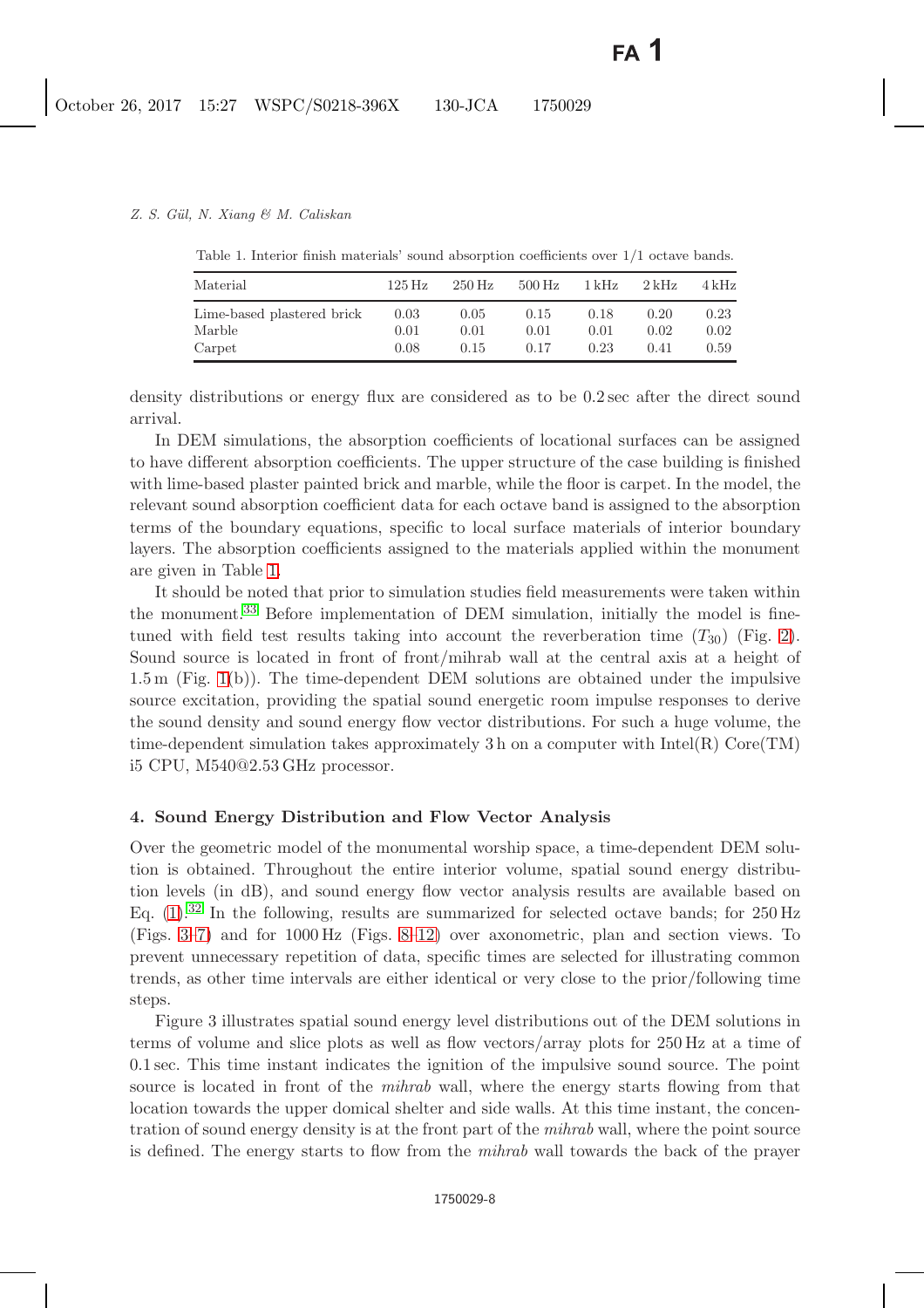

<span id="page-8-0"></span>Fig. 3. Diffusion equation model results, spatial sound energy distributions and flow vectors for 250 Hz, time: 0.1 sec.



<span id="page-8-1"></span>Fig. 4. Diffusion equation model results, spatial sound energy distributions and flow vectors for 250 Hz, at a time instance of 0.3 sec.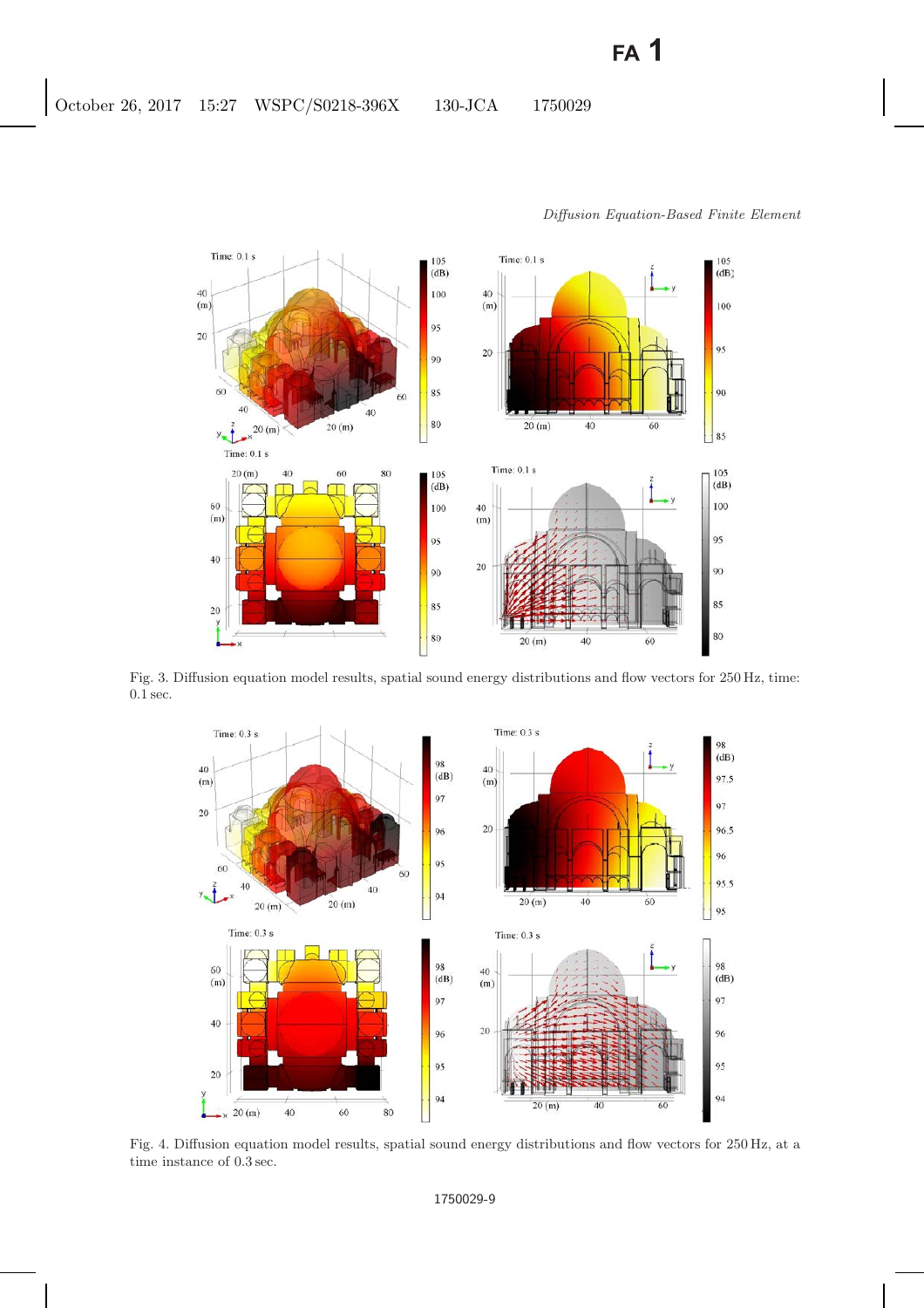

Fig. 5. Diffusion equation model results, spatial sound energy distributions and flow vectors for 250 Hz, at a time instance of 0.5 sec.



Fig. 6. Diffusion equation model results, spatial sound energy distributions and flow vectors for 250 Hz, at a time instance of 0.7 sec.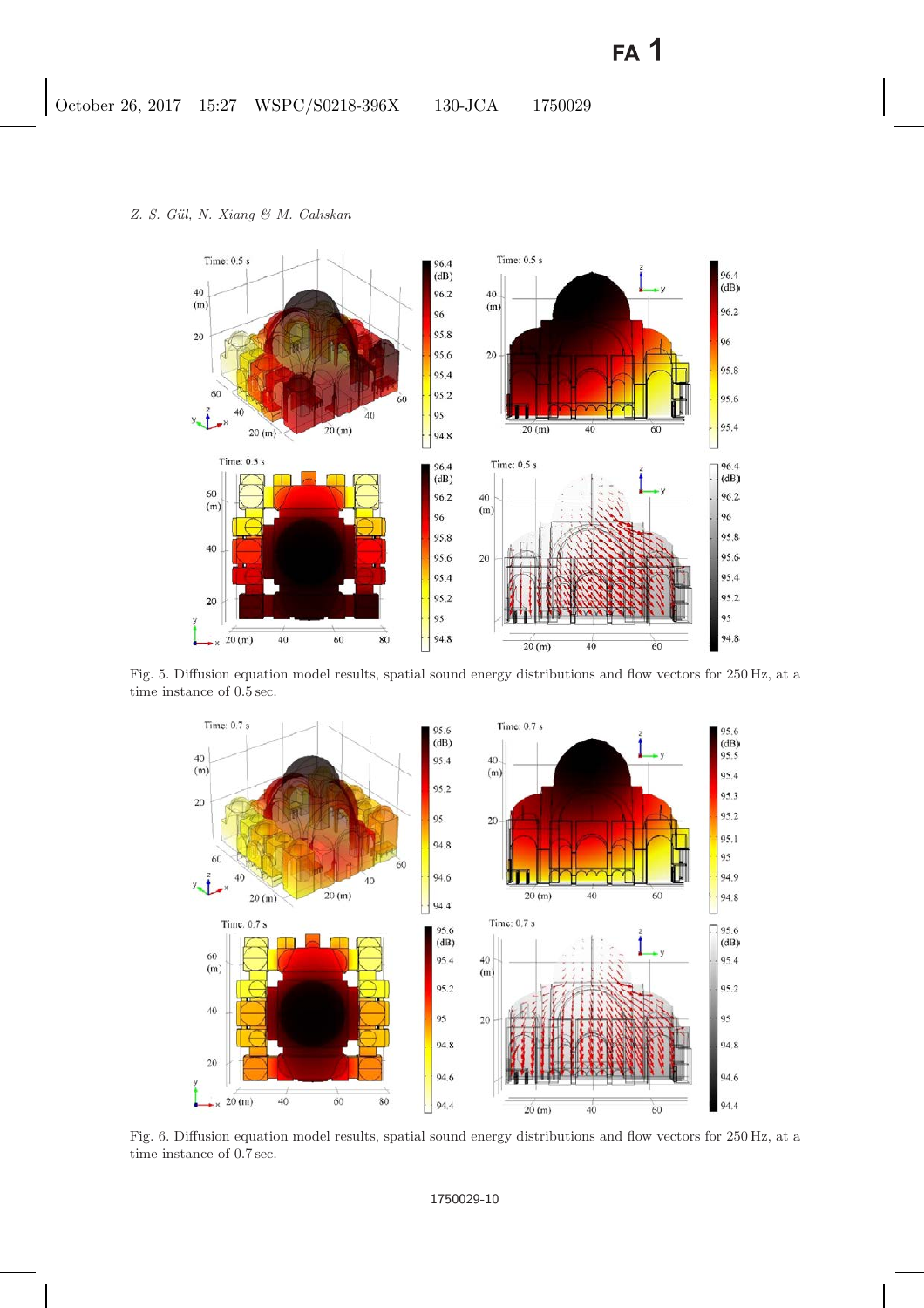

<span id="page-10-0"></span>Fig. 7. Diffusion equation model results, spatial sound energy distributions and flow vectors for 250 Hz, at a time instance of 0.9 sec.



<span id="page-10-1"></span>Fig. 8. Diffusion equation model results, spatial sound energy distributions and flow vectors for 1 kHz, time: 0.1 sec.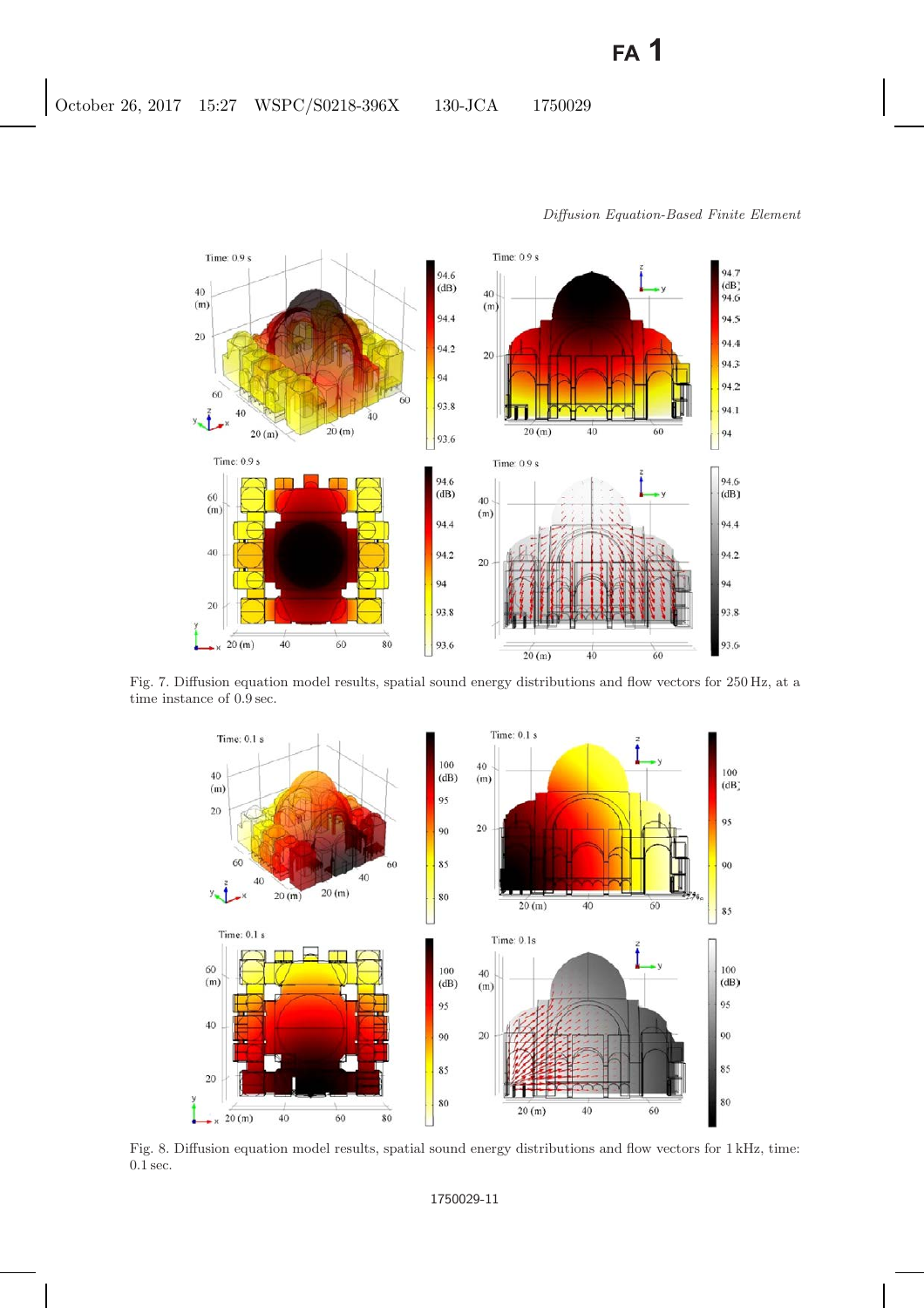

<span id="page-11-0"></span>Fig. 9. Diffusion equation model results, spatial sound energy distributions and flow vectors for 1 kHz, time: 0.3 sec.



Fig. 10. Diffusion equation model results, spatial sound energy distributions and flow vectors for 1 kHz, time: 0.5 sec.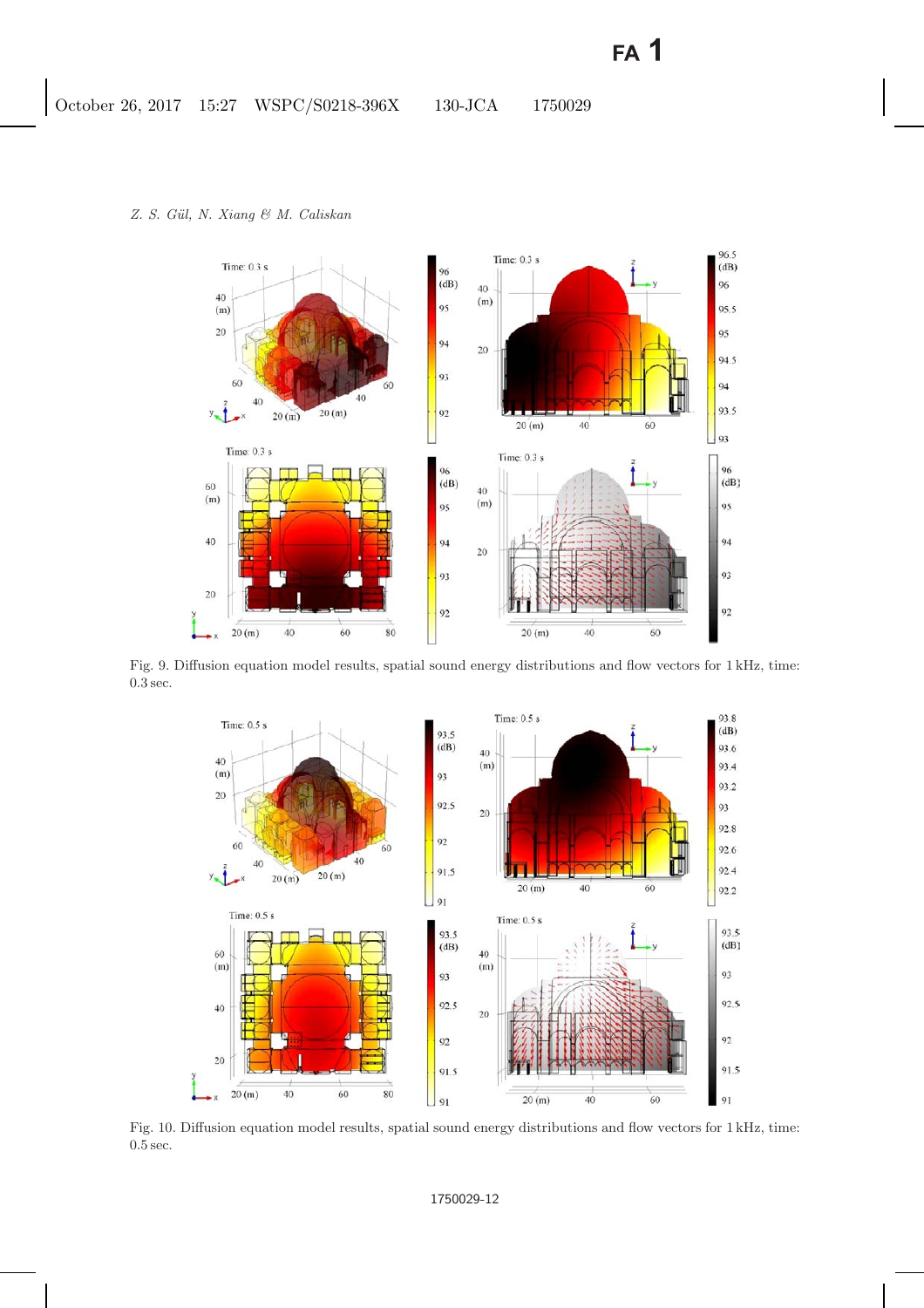

<span id="page-12-1"></span>Fig. 11. Diffusion equation model results, spatial sound energy distributions and flow vectors for 1 kHz at a time instance of 0.7 sec.



<span id="page-12-0"></span>Fig. 12. Diffusion equation model results, spatial sound energy distributions and flow vectors for 1 kHz, at a time instance of 0.9 sec.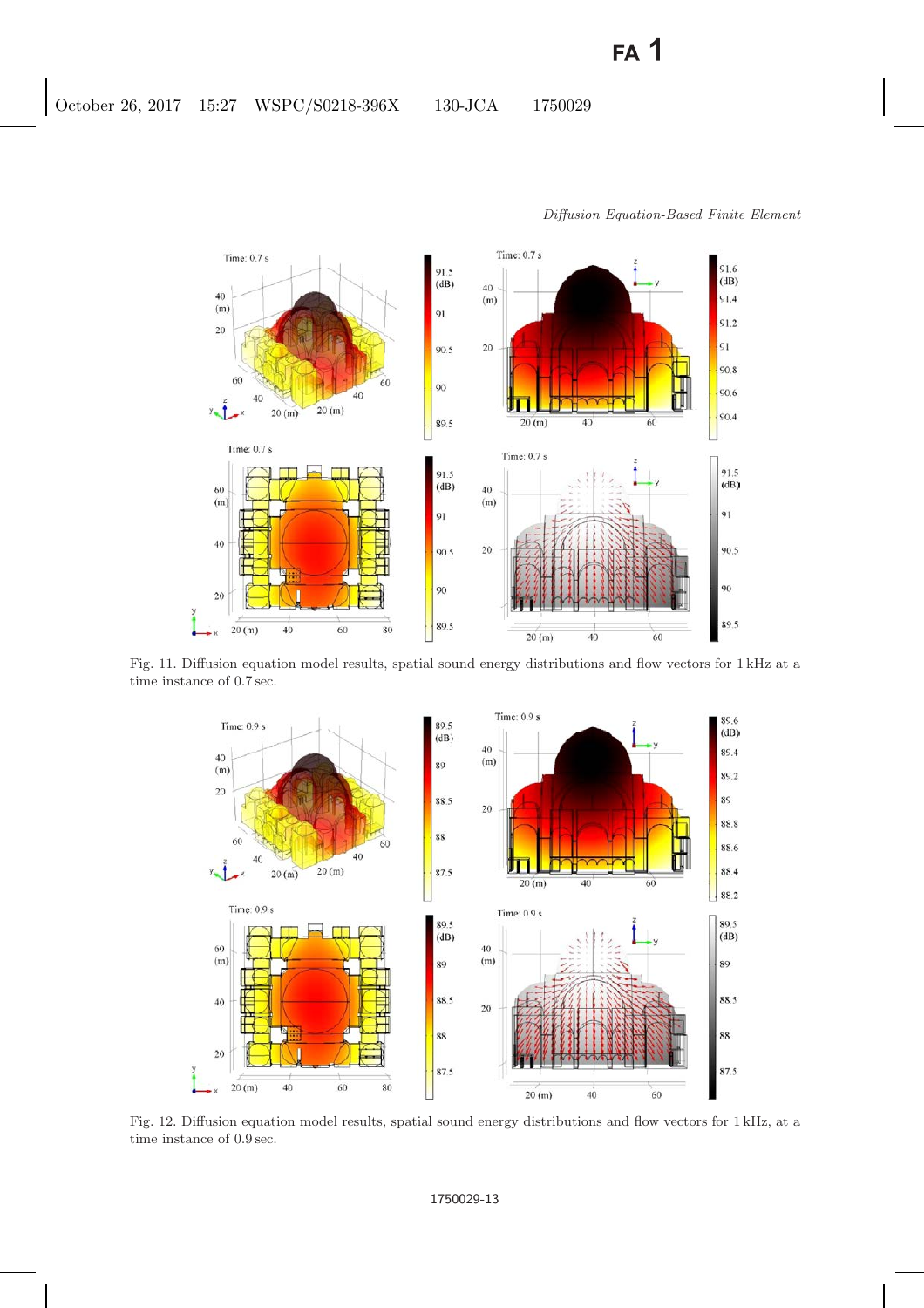hall, while, at this point the central dome and back wall aisles have not been completely filled with sound energy. The zones closer to the floor (receiver/prayer heights) underneath the central dome in this period receive more energy compared to prayer locations in front of the back wall and other locations underneath the back wall corner domes and the upper back half of the central dome.

From Figs. [4](#page-8-1)[–7,](#page-10-0) the initial time steps of the energy density distribution and energy flows are depicted after the source is terminated, with a time step of 0.2 sec including time instances of: 0.3 sec, 0.5 sec, 0.7 sec and 0.9 sec. In the first time steps, the flow vectors are directed towards the *mihrab* wall to the upper central dome and at the end all are pointed back towards the prayer floor, which is the energy scarce zone at that time period. From this point out, the energy center is the central dome, with its comparatively reflective surfaces and focusing geometry.

Figure 7 shows that the energy within that period is concentrated at the central axis underneath the main dome and semi-domes. It is beneficial that the dome focusing area is located well above the receiver height. On the other hand, this energy accumulation center keeps feeding energy back to the floor area, as can be observed from sound energy flow vectors. Furthermore, the side aisles underneath secondary domes get less energy compared to the *mihrab* wall section.

From Figs. [8–](#page-10-1)[12,](#page-12-0) spatial sound energy level distributions from the DEM are illustrated by volume and slice plots as well as flow vectors/array plots for 1 kHz. Figure [8,](#page-10-1) illustrating the time step 0.1 sec, shows the ignition of the impulsive sound source. The initial time steps after termination of the source signal are provided from Figs. [9](#page-11-0)[–11,](#page-12-1) including time steps 0.3 sec, 0.5 sec and 0.7 sec. In this time period, the energy flow vectors return from the dome towards the prayer floor. After the time instant 0.9 sec (Fig. [12\)](#page-12-0), the flow vector patterns are similar, again indicating the central dome as an energy concentration zone.

For 1 kHz, the behavior of energy distribution densities and energy flow patterns is similar to the solution for 250 Hz. The major differences are the time of energy returns and the duration of the sound energy decay. As expected, the lower reverberation time at 1 kHz in comparison to 250 Hz, results in an earlier flow vector returns and a shorter duration of the whole decay process. This frequency dependence is due to the boundary absorption assignment. The absorptive carpet and reflective upper shell structure — including walls together with the dominant geometrical features cause different energy flow characteristics for different frequency bands. The main advantage of providing spatial sound energy distribution plots is to better visualize the sound energy flows. Rather than the sound energy level differences (or absolute difference between the maximum and the minimum in dB), the pattern of energy flows within the volume is sought. Regardless of the magnitude of this absolute difference in sound energy levels, the energy would still drain from the energy dense volume/zone to the scarce zone. The asymmetric distribution of this energy zoning inside the structure contributes to the overlapping of early and late energy decays, particularly closer to the floor.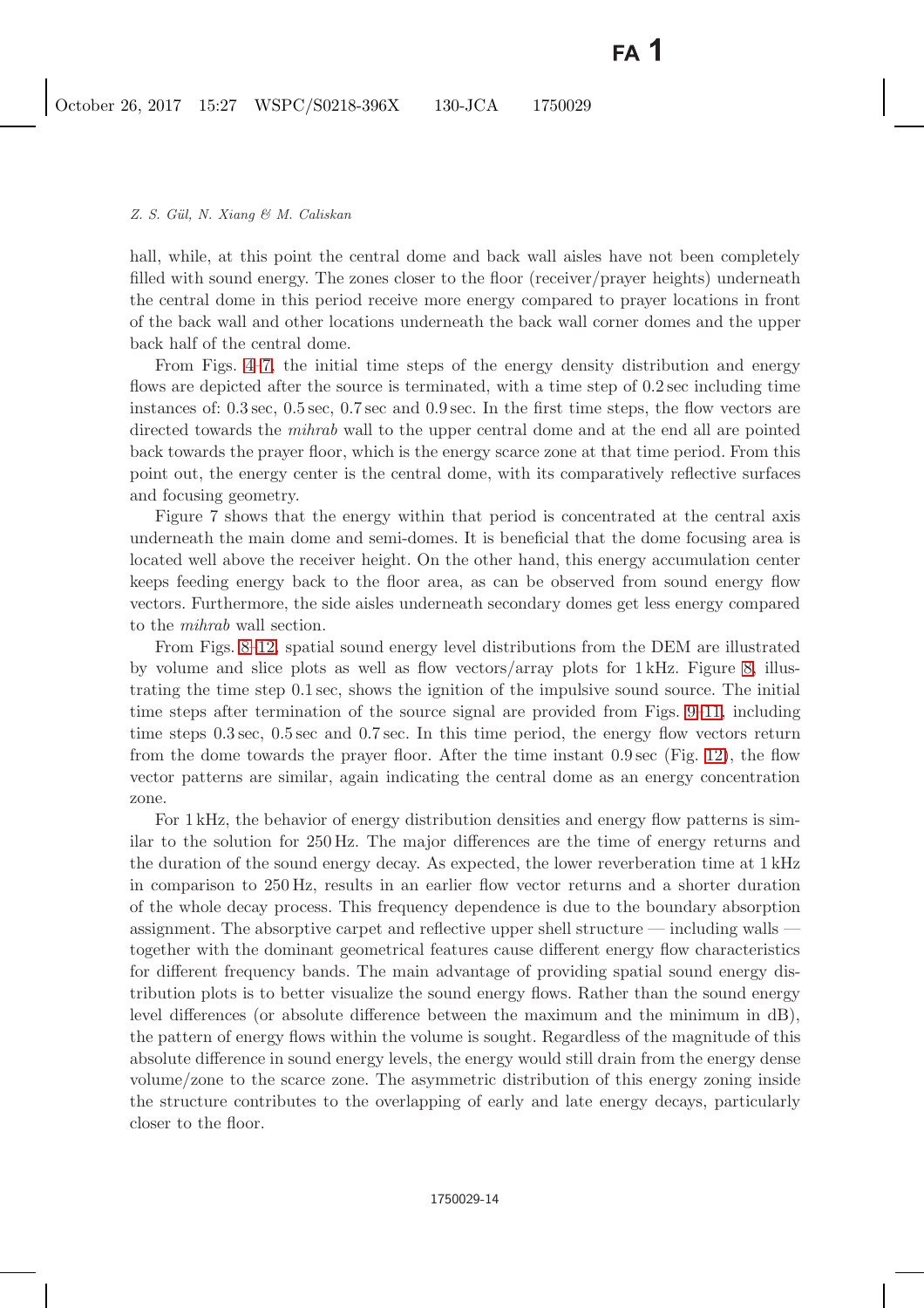# **5. Conclusion**

In this study, the diffusion equation model (DEM) is solved over a historically significant worship space. The simulation results are significant in examining the three-dimensional sound field of this existing monumental structure using spatial sound energy density distribution and flow vector analysis. It should be emphasized that the DEM, as applied by finite element modeling, is a practical and scientific method of room acoustic predictions, particularly for in-depth sound field analysis restricted to the reverberation process. As an outcome of this study, the unique application of the DEM over an existing structure, will motivate the use of this new tool for room acoustics estimations whether in design of virtual spaces (concept designs), or for renovation of existing spaces.

# <span id="page-14-2"></span><span id="page-14-1"></span><span id="page-14-0"></span>**References**

- 1. W. C. Sabine, *Collected Papers on Acoustics* (Harvard University Press, Cambridge, 1922).
- <span id="page-14-3"></span>2. C. F. Eyring, Reverberation time in dead rooms, *J. Acoust. Soc. Am.* **168** (1930) 217–241.
- 3. C. M. Harris, Application of wave theory of room acoustics to the design of auditoriums, *Ann. Phys.* **192**(1) (1989) 59–65.
- 4. D. Botteldooren, Finite-difference time-domain simulation of low-frequency room acoustic problems, *J. Acoust. Soc. Am.* **98** (1995) 3302–3308.
- 5. M. Aretz and M. Vorländer, Efficient modelling of absorbing boundaries in room acoustic FE simulations, *Acta Acust. United With Acust.* **96** (2010) 1042–1050.
- <span id="page-14-4"></span>6. L. Savioja and U. P. Svensson, Overview of geometrical room acoustics modeling techniques, *J. Acoust. Soc. Am.* **138** (2015) 708–730.
- <span id="page-14-5"></span>7. J. H. Rindel, The use of computer modeling in room acoustics, *J. Vibr. Eng.* **3**(4) (2000) 219– 224. (Index 41–72 Paper of the International Conference BALTIC-ACOUSTIC 2000/ISSN 1392- 8716).
- <span id="page-14-6"></span>8. E. N. Wester and B. R. Mace, A statistical analysis of acoustical energy flow in two coupled rectangular rooms, *Acta Acust.* **84** (1998) 114–121.
- 9. H. Kuttruff, *Room Acoustics*, 5th edn. (Spon Press, London, 2009).
- <span id="page-14-7"></span>10. J. Kang, Reverberation in rectangular long enclosures with diffusely reflecting boundaries, *Acta Acust. United With Acust.* **88** (2002) 77–87.
- <span id="page-14-8"></span>11. H. Zhang, Relaxation of sound fields in rooms of diffusely reflecting boundaries and its application in acoustical radiosity simulation, *J. Acoust. Soc. Am.* **119** (2006) 2189–2200.
- <span id="page-14-9"></span>12. F. Ollendorff, Statistical room-acoustics as a problem of diffusion: A proposal, *Acustica* **21** (1969) 236–245.
- <span id="page-14-12"></span>13. V. Valeau, J. Picaut and M. Hodgson, On the use of a diffusion equation for room-acoustic prediction, *J. Acoust. Soc. Am.* **119**(3) (2006) 1504–1513.
- <span id="page-14-13"></span>14. A. Billon, V. Valeau, A. Sakout and J. Picaut, On the use of a diffusion model for acoustically coupled rooms, *J. Acoust. Soc. Am.* **120**(4) (2006) 2043–2054.
- <span id="page-14-14"></span>15. Y. Jing and N. Xiang, On boundary conditions for the diffusion equation in room acoustic prediction: Theory, simulations, and experiments, *J. Acoust. Soc. Am.* **123**(1) (2008) 145–153.
- <span id="page-14-10"></span>16. P. Luizard, J.-D. Polack and B. F. G. Katz, Sound energy decay in coupled spaces using a parametric analytical solution of a diffusion equation, *J. Acoust. Soc. Am.* **135** (2014) 2765– 2776.
- <span id="page-14-11"></span>17. Y. Jing, E. Larsen and N. Xiang, One-dimensional transport equation models for sound energy propagation in long spaces: Theory, *J. Acoust. Soc. Am.* **127** (2010) 2312–2322.